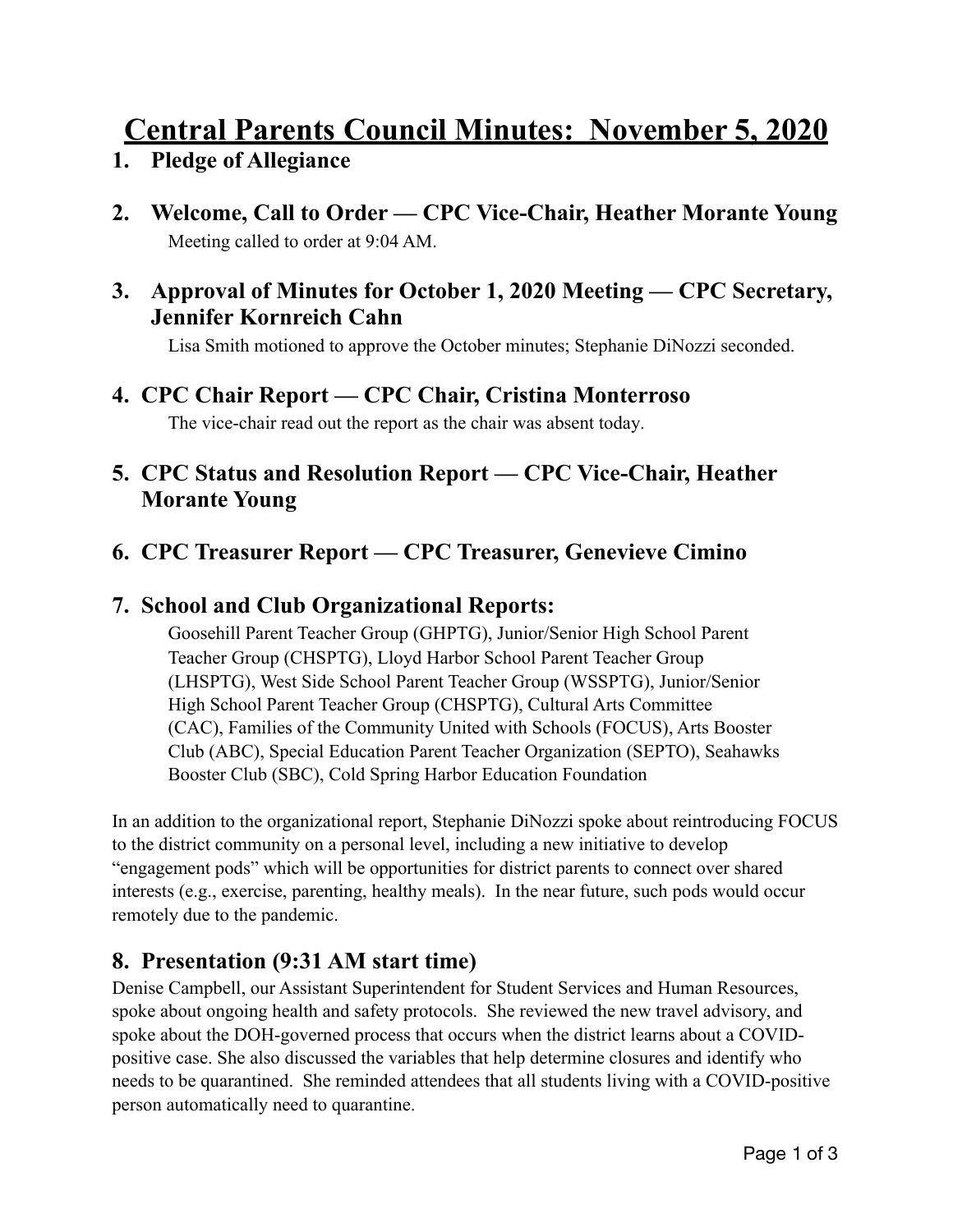# **9. Parent Issues and New Business (9:54 AM—end of meeting)**

—Some parents registered their unhappiness about the fact that junior and senior high school students have not yet been allowed to return to school full-time. They were concerned that by remaining in the current hybrid model, their children may be falling behind peers in other districts academically, in addition to suffering socially. They offered to assist the administration in facilitating whatever changes needed to happen to enable full-time attendance sooner rather than later. Robert Fenter, our Superintendent of Schools, expressed appreciation for these parents' concerns, and gratitude for their community engagement, but reiterated the need for caution; he noted that there have been two new COVID cases within just the last four days. A particular obstacle he said, is that in-person students in grades 7 through 12 are exposed to several cohorts throughout the day, rather than just to one cohort (as is the case with the lower grades)—so the impact of each new COVID case in terms of exposure and subsequent quarantine requirements and/or closures automatically affects more people than cases in the other schools. He also observed that there are, moreover, still a significant number of high school parents who do want to continue with the hybrid model.

 — Some parents also raised the issue of transparency in communication between the community and the administration and Board of Education. The question was raised as to why parents have not been able to participate in BOE meetings rather than just watch them livestreamed. Later in the meeting, both Mr. Fenter and BOE president Amy Brogan assured attendees that a delayed response to a particular letter in question, which had been sent and signed by multiple parents, must have been an unintentional oversight; the administration and the Board are fielding hundreds of queries by phone and by email. Ms. Brogan also pointed out that the procedure for running BOE meetings is legally determined—so aside from a set time for public commentary, an ongoing dialogue during BOE meetings is not permitted. In pre-pandemic meetings, there was a set time for people to step up and ask questions or raise concerns. In virtual meetings, there is time set aside for the BOE clerk to read questions sent in ahead of time by district members.

 —An attendee requested that district parents receive a copy of the district's proposed plan to reintegrate students full-time ahead of the BOE meeting, so that parents would know what the BOE is discussing. BOE trustee Ingrid Wright said that legally, Board members and building administrators can't discuss these issues ahead of time privately; rather, BOE business is conducted publicly as the meeting itself occurs.

 —A parent asked how quickly a full-time return to school could happen for junior and senior high school students if the BOE voted to allow it at the upcoming meeting on 11/10. Mr. Fenter said there was no specific determination at this time.

 —A parent asked whether the most recent survey results would be provided to parents. Mr. Fenter said that they have not been released as of yet, but that they will be. Later in the morning, he cautioned that the survey results will not be used as a majority vote that will